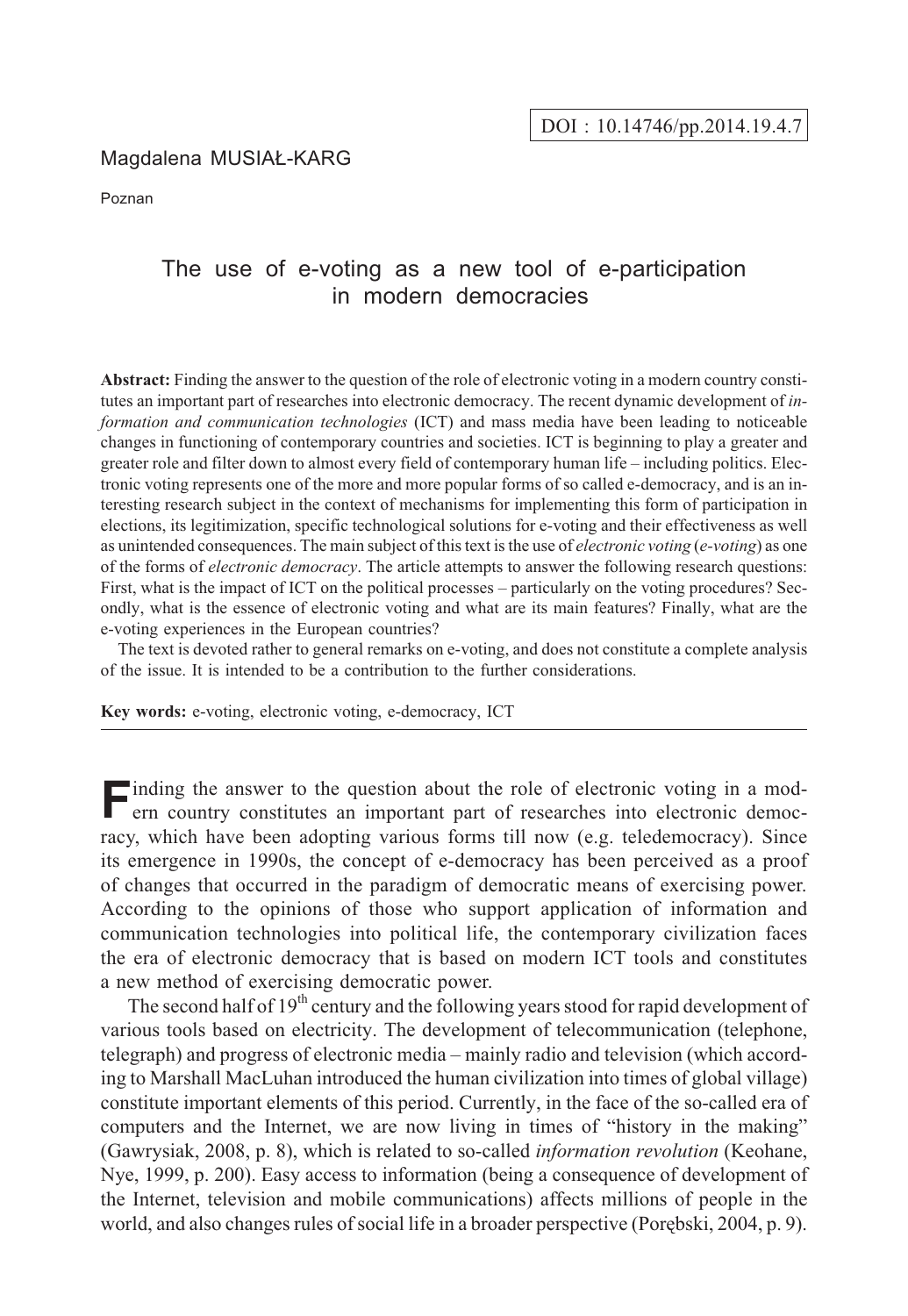The dynamic development of modern technology leads to noticeable changes in functioning of contemporary countries and societies, and as a result of these changes ICT has begun to play greater role and filter down to almost every field of contemporary human life – also politics.

The political institutions, political parties and politicians use ICT in three main processes in the political market, namely in information, communication and voting procedures. The main subject of this text is to analyze the use of *electronic voting* (*e-voting*) as one of the forms of *electronic democracy*. The article attempts to answer the following research questions: First, what is the impact of ICT on the political processes in the political market – particularly on the voting procedures? Secondly, what is the essence of electronic voting and what are its main features? Finally, what are the e-voting experiences in the European countries? The text is devoted rather to general remarks on e-voting, and does not constitute a complete analysis of the issue. It is intended to be a contribution to the further considerations.

### **Research context**

The researches into problems connected with e-voting are gaining significance because increasingly more and more countries in Europe and across the world are analyzing issues concerning the possibilities of implementing new, electronic methods of voting: e.g. through the Internet or mobile services. Consequently, the terms: e-democracy, e-participation and e-voting most frequently arise in the context of this research.

Undoubtedly, electronic democracy, electronic participation and electronic voting are more and more frequently becoming the leading subjects of scholarly inquiries, which is particularly visible in the researches of the West. The problems connected with electronic democracy and its forms or instruments have been addressed for a dozen or so years by Graeme Browning (2005), Lawrence K. Grossman (1995), Rosa Tsagarousianou (1999, 2000), Barry N. Hague, Brian Loader (1999), Robert Krimmer (2006, 2008), Alexander H. Trechsel (2007). However, it should be mentioned that the authors depend mostly on the examples of applying ICT and e-voting into political space of the USA and they pay significantly less attention to the analysis of consequences that e-voting has for the European plane.

It should be also added that – when considering e-voting in Europe – the largest number of researches on e-voting in Europe concern Estonia (authors: Ülle Mädise (2006), Wolfgang Drechsler (2006)) and Switzerland (authors: Nadja Braun (2006), Alexander H. Trechsel (2002, 2007) etc.), i.e. the countries which implemented e-voting at least several years ago.

It should be emphasized that the influence of ICT on democracy has been becoming an increasingly popular research subject also in Poland over the last years. Researchers who undertake this subject are e.g. Leszek Porêbski (2004, 2012), Maria Marczewska-Rytko (2002, 2010), Magdalena Musia³-Karg (2010, 2011, 2012), Daniel Mider (2008), Miros³aw Lakomy (2013), Przemys³aw Maj (2009), Andrzej Kaczmarczyk (2010). In spite of the increasing number of researches into how new technologies affect democracy, there is still a shortage of comprehensive researches in Poland and abroad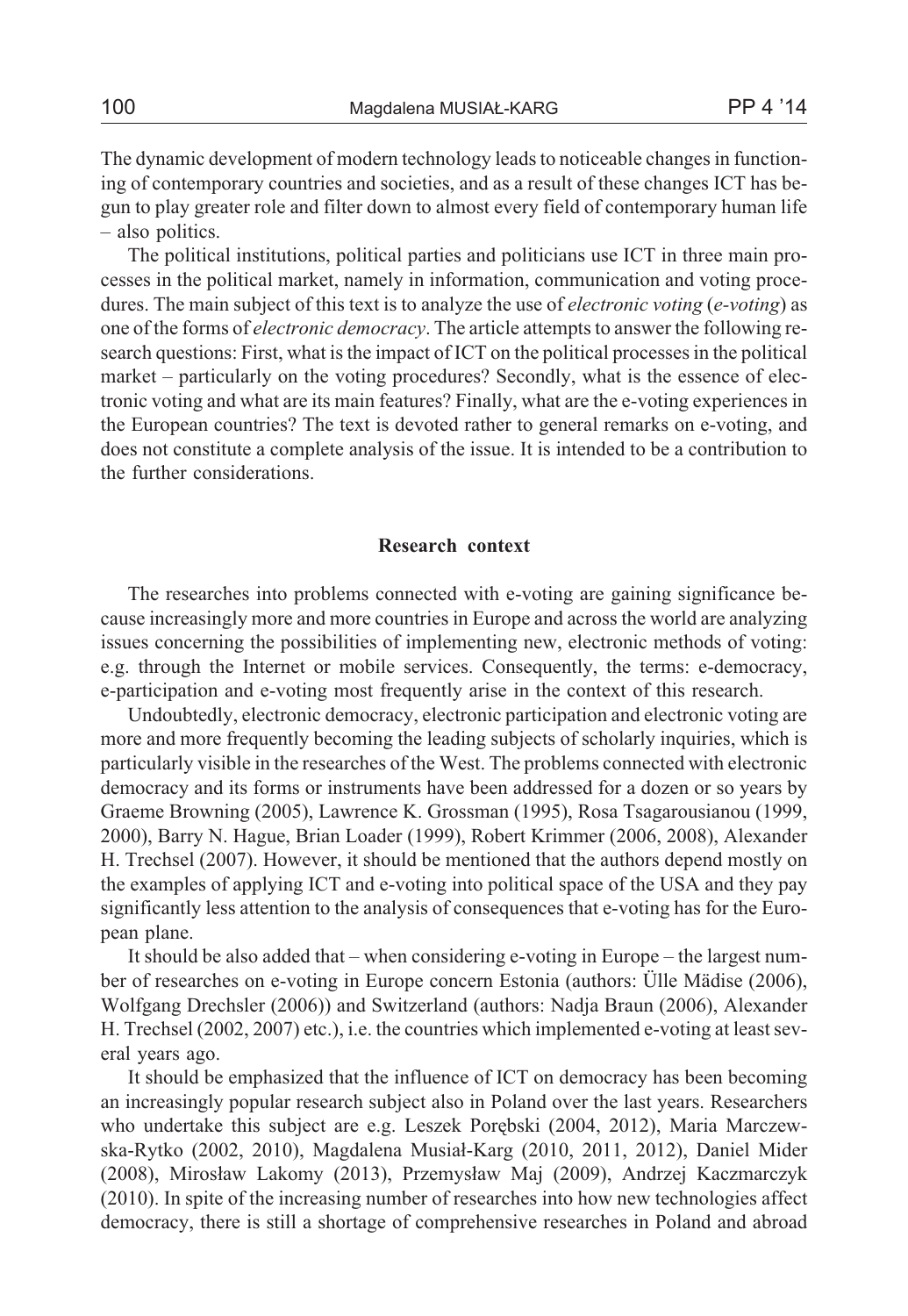into the problems of electronic voting, particularly its determinants, possibilities of implementation, barriers, chances to succeed, effectiveness, etc., which are based on examples of European countries, that introduced this new form of e-participation, or due to different shortcomings – have resigned from its implementation.

Thus, electronic voting is an interesting research subject in the context of mechanisms for implementing this form of participation in elections, its legitimization, specific technological solutions for e-voting and their effectiveness as well as unintended consequences (i.e. impact on the importance of traditional methods of voting). The problem addressed in this work has not yet been as comprehensively analyzed in Poland as it is planned within this undertaking.

#### **E-democracy and e-participation**

Taking into account the impact of the Internet on political life, it is crucial that ICT (including the Internet) allow overcoming barriers connected with the actual remoteness of voters to those who govern or represent the governing. Undoubtedly, the application of electronic techniques into democracy is a revolution. However, it is worth having in mind that despite the speedy development of ICT, technical problems and e.g. mental limitations may stretch the process of intensification of ICT application to a dozen or so years (especially in less developed countries). What is more, the rapid development of the Internet influences contemporary civilization, hence changing the character of interpersonal relationships, way of communication, going in for politics and contributes to creation of a new quality of social life.

The Internet has become a tool for politics. The role of ICT gained such an importance that some theoreticians of democracy see the necessity of changing the paradigm of understanding the democratic system (Hague, Loader, 1999) and introducing a notion of *electronic democracy*. There is no agreement in social studies how to understand this term, thus there is no uniform definition. Nevertheless, it is worth presenting a couple of definitions, which seem to be the most distinctive and accurate for the proper understanding of the term *electronic democracy*. According to Martin Hagen, "an *Electronic Democracy* is any democratic political system in which computers and computer networks are used to carry out crucial functions of the democratic process – such as information and communication, interest articulation and aggregation, and decision-making (both deliberation and voting)" (Hagen, 1997). Hagen distinguishes between three various concepts of electronic democracy: *teledemocracy*, *cyberdemocracy* and *electronic democracy*.

*Teledemocracy* is the oldest concept of electronic democracy developed in the 1970s. It was designed to introduce additional forms of direct democracy within the American political system and implement them through using new communication technologies. The main goal of *teledemocracy* is to establish more direct democratic forms within political system by using the new communication technologies. Whereas the concept of *teledemocracy* emerged as a result of the cable television development, *cyberdemocracy* based on the evolution of computer networks. Unlike *teledemocracy* and *cyberdemocracy*, *electronic democratization* does not aim at establishing direct forms of democracy but at improving the representative democracy (Hagen, 1997). *Electronic democratiza-*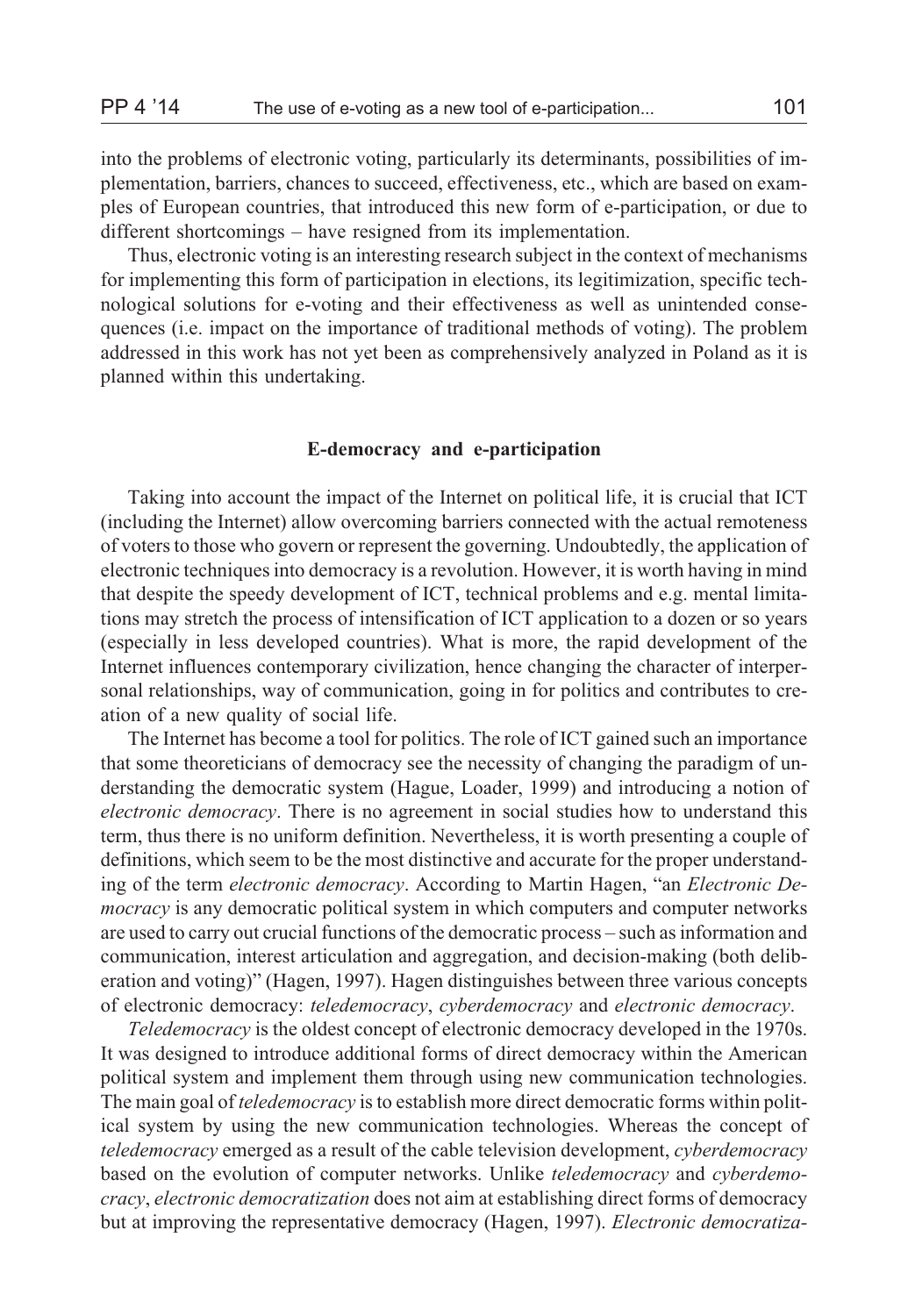

Diagram 1. Hagen's concepts of electronic democracy

**Source:** The current author's study based on: Hagen, 1997.

*tion* is defined as a form of development and reinforcement of democracy, which uses new communication technologies to strengthen political power of those who are often omitted in the most important political processes (Hacker, Toino, 1996, p. 72). The Electronic democratization supports the development of representative forms of democracy and emphasizes the value of information exchanges and political discussions for the citizens' involvement in the political sphere. The concept has been crucial in the implementation of many political uses of computer networks today, especially in the area of political information systems.

According to this approach, *Internet democracy* is similar or identical with *cyberdemocracy*. The issues connected with *electronic democracy* are discussed by Polish scholars (e.g. Grabowska, Szawiel, Kaczmarczyk, Sakowicz and others). According to one of the most detailed definition presented by Andrzej Kaczmarczyk and Roman Czajkowski, *electronic democracy* is understood as a set of processes that are realized through electronic media from the beginning of a civil concept and the formulation of suggestions until their final implementation. This set comprises researching activities, planning, implementation and management (making decisions, taking control, information, communication and more). The authors claim that information society would create a new model of democracy called *e-democracy* basing on the application of information and communication technology (Czajkowski, Kaczmarczyk, 2001, p. 48).

One should remember that next to e-democracy, a very important element of this consideration is the concept of electronic participation, which is understood as "the use of ICTs to support information provision and 'top-down' engagement, i.e. government-led initiatives, or 'ground-up' efforts to empower citizens, civil society organisations and other democratically constituted groups to gain the support of their elected representa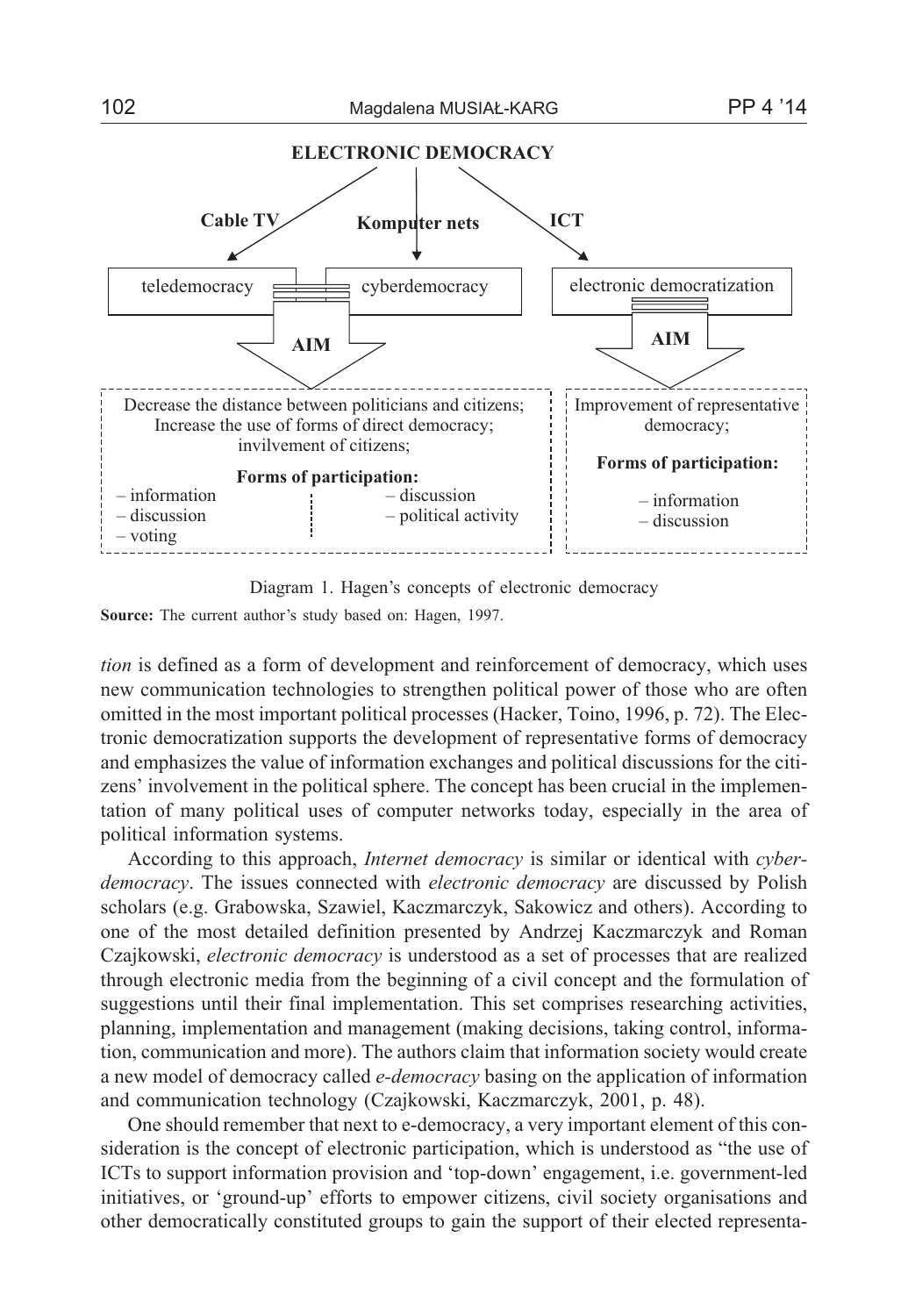tives. Effective information provision is often seen as a corollary of effective engagement and empowerment" (Macintoch, Whyte, 2006, p. 2).

There are enumerated three levels of participation in the process of making political decisions: "information (unidirectional information flows, in which governments produce and deliver information for use by citizens), consultation (in which citizens provide feedback on policy issues identified by government), and participation (in which citizens themselves partly define the process and content of policy making)" (Komito, 2005, p. 39). It's been stated that the modern technologies have potential to be a mechanism for greater and more effective political participation of those with political rights, which is related to the open access to greater amounts of information that enables citizens to engage and participate in policy formation more effectively (Dutton, 1996, 1999; Komito, 2005, p. 39–40).

The application of modern technologies in democratic government is undoubtedly a certain type of a novelty – not only from the perspective of political institutions, parties, politicians or even mass media, but also from the perspective of the electorate. With the availability of new (apart from traditional) forms of participation, such as electronic community consultations, people's electronic initiatives, participatory budgeting, KoNET, e-voting, the citizens are offered the possibility to increase their activity on the political scene and their real influence on the decision-making process. The experiences of numerous European countries (Estonia, Switzerland, Norway, Great Britain) show additional "new, ICT-aided" participation tools help reduce the distance between politicians and voters, which is in turn, in the context of a crisis in democracy.

The opportunities created by e-participation tools give hope for counteracting such problems of contemporary democracy as lack of trust for the government, faint interest in politics and low level of active citizenship. On the other hand, however, such solutions are occasionally criticized by the Polish political class. E-participation opponents point to various risks related e.g. to netcrime, manipulation or even the possibility of distorting election results. A separate issue is also the problem of network accessibility for the citizens (e-exclusion) or broadly defined media education related to the use of new technologies in everyday life, including political participation.

#### **Electronic voting**

*Electronic democracy* can be examined in terms of political market (a communication space in which political parties and institutions inform electorate about their activities through mass media ), which includes three main sets of people (the first group – political and public organizations; second – electorate, third – mass media) (Cichosz, 2002, p. 91, 93).

Taking into account the structure of the market enables to graphically represent the influence of the Internet on relations and processes of political market.

Diagram 2. shows three processes that occur on political market: informing, communicating and voting. Besides their traditional dimension (illustrated with solid arrows), the development of new technologies contributed to the emergence of new ways of communication, information and voting (illustrated with dotted arrows). ICT, and most of all,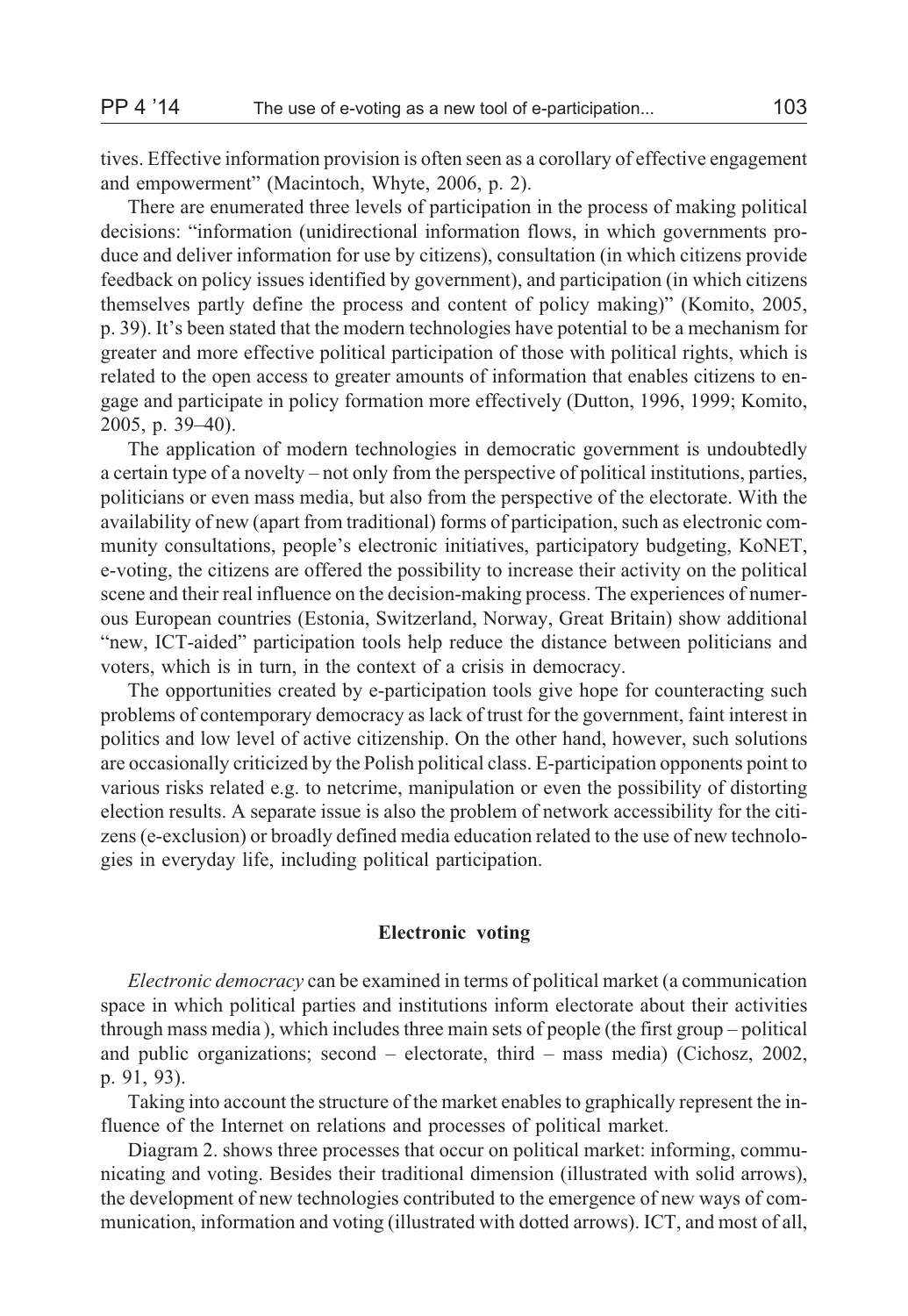the Internet influence democratic processes, thus supplement, quicken and facilitate three various types of activities: sharing information, involvement in political debate and participation in decision-making political processes (Tsagarousianou, 1999, p. 189–208).

The first process on political market is information. Public institutions generate enormous amounts of information, which can be quickly delivered to citizens through ICT (for example, through the Internet). Enabling society to access information online (without a need to leave home and travel to a given institution, without a need to wait in queues) is a revolutionary progress seen from the citizen's point of view (the citizen, who previously had to use traditional ways of inquiring information which often included long bureaucratic procedures).



ICT are also used in the process of communication between politicians and voters. It seems both political parties and politicians themselves have recently appreciated many ICT forms (in particular, the Internet) for the possibility they provide to exchange views with the electorate. Thanks to that, one may say that ICT have become important elements reducing the distance between citizens and political elites.

The third process on political market is voting. One of the biggest advantages of applying ICT is that electronic democracy has a potential to overcome barriers, which hinder or limit the electorate to participation in direct decision-making processes. Electronic voting is the subject of interest of public institutions, political parties and politicians. It's being researched, pilot studied and a subject of trade agreements. *E-voting* seems to be gaining more and more importance and is beginning to be one of the primary instruments of *e-democracy*.

Many researchers working on the problems of applying new technologies in decision-making processes claim that in the future citizen's rights and duties will be realized with the use of an infrastructure based on ICT. The essential element of such expansion would be the electronic voting, which is currently being implemented in some countries.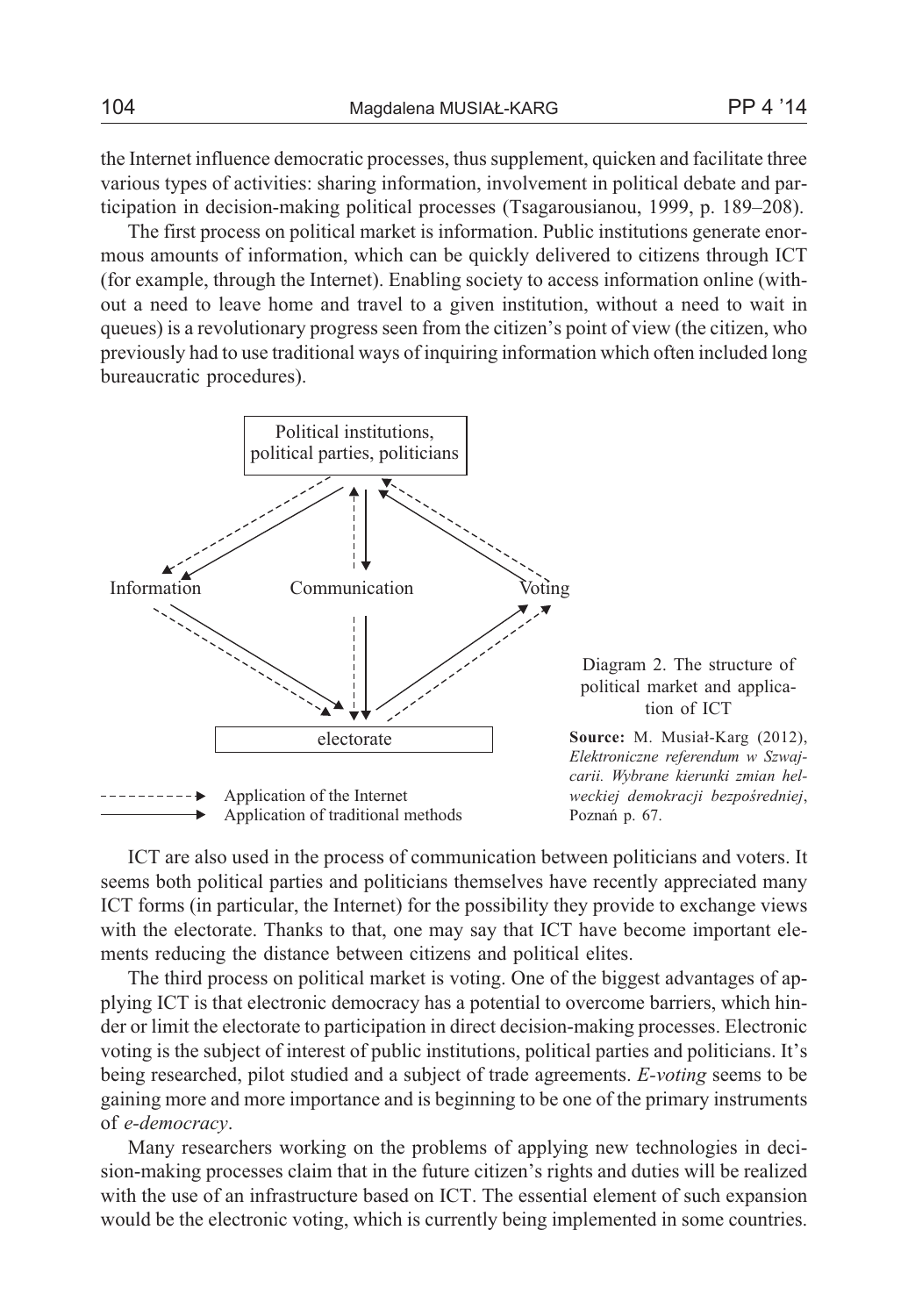According to the definition by Czajkowski i Kaczmarczyk "electronic voting […] is the act of voting with the use of electronic means. Electronic voting comprises computer voting – which in turn comprises online voting –, and internet voting which requires computer with an access to the Internet" (Czajkowski, Kaczmarczyk, 2001, p. 47, 50)

There is an obvious lack of terminological discipline in literature, with regard to the differentiation between voting forms that use ICT (information and communication technologies). Two types of such voting are usually mentioned: electronic voting (*e-voting*) and Internet voting (*i-voting*).

*E-voting* is a term of broader meaning, and internet voting is just one of its forms. Electronic voting, however, refers to technologies that are used within voting processes such as: digital broadcasting, telephony, the Internet. (Nowina-Konopka, 2006, p. 2) Internet voting is divided into two categories: *Internet Voting at the Polling Place* (voting is conducted in a previously prepared place that has a connection to the Internet) and *Remote Internet Voting* (remote way of voting which enables a voter to vote from a "voting" booth" or through a home PC that is connected to the Internet. Data both from a booth and a PC are transmitted online to a central database) (Musia³-Karg 2012, p. 72–78).

# **E-voting – experiences of European countries**

Enabling citizens to vote and decide directly about important matters, which concern their society and condition of their country is the heart of democracy (Grabowska, 2005, p. 18). Even though societies widely apply information and communication technologies into business, work or education, governments and legislative bodies in many countries are still self-restraint with using ICT in voting procedures. What is more, one of the reasons for delays in introducing advanced voting technologies is almost unanimous carefulness among societies of information sciences regarding the so-called *Internet-based elections* (O'Hanlon, 2006, p. 16–23). Many countries resigned from *e-voting* because they found it to risky. Other nations don't seem to realize the advantages of electronic voting over traditional way of election – by ballot boxes.

Since 1990s, when the rapid development of the Internet began, more and more politicians, scientists or journalists have been wondering whether electronic voting (especially Internet voting) is a good solution for general elections or referenda. The governments of numerous European countries, many scientific initiatives world-wide and non-governmental organizations try to launch solutions based on application of ICT and introduce them into key democratic processes, such as voting. Fortunately for the supporters of electronic voting, more and more countries in the world are beginning to consider e-voting systems useful or actually are implementing them. It is, however, worth remembering that most of attempts are still at the testing or conceptual stage.

Globally speaking, the undisputed leader among countries which introduced e-voting systems are the United States where electronic voting that use special equipment with touch-screens is very popular. Voting done in this way shortens polling procedures and, according to the information acquired from vendors of touch-screen machines, considerably lower the costs of election (Zetter, 2008). Introduction of electronic voting in the United States is associated with president William J. Clinton's and vice-president Albert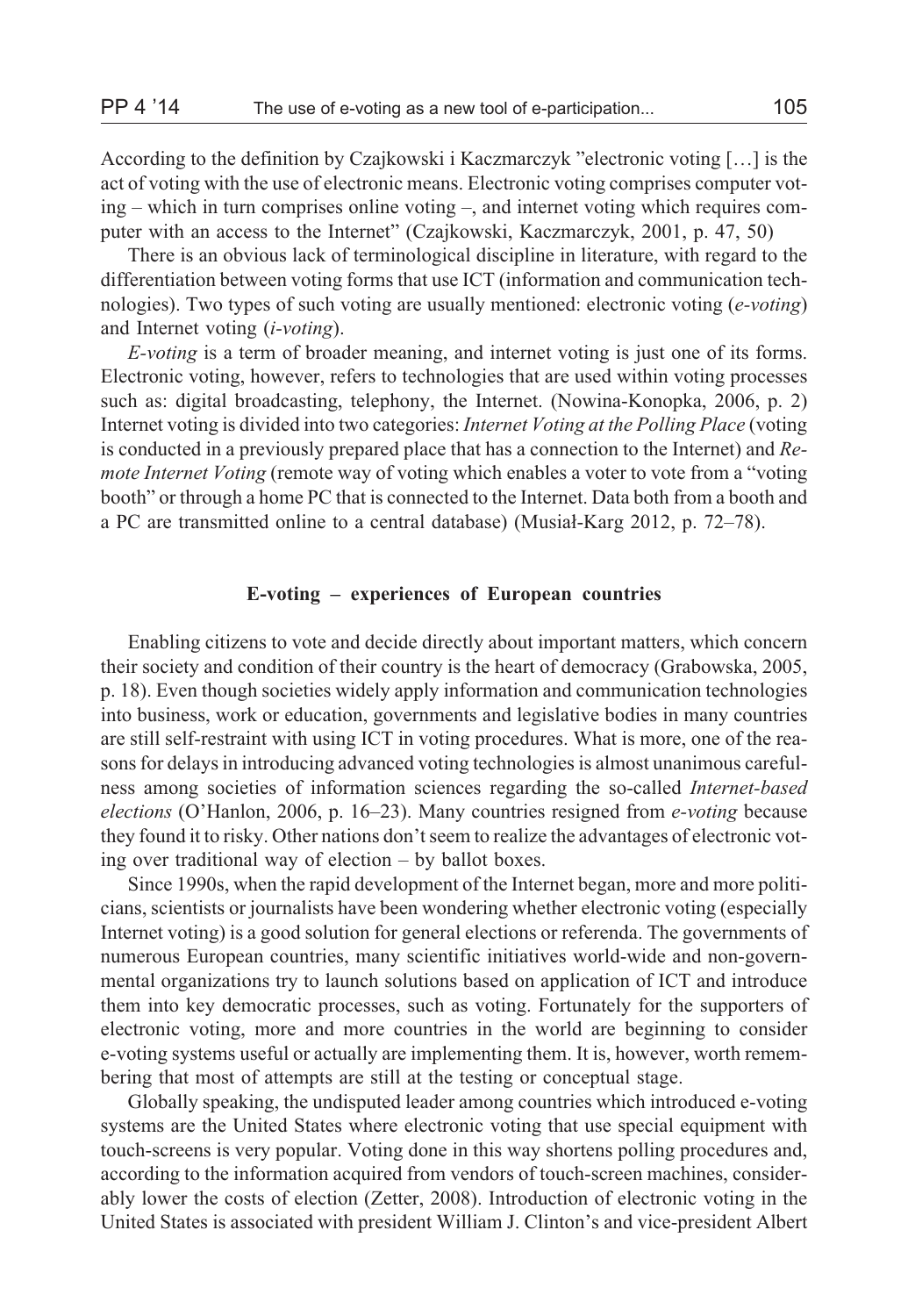Gore's administrative politics. Both men decided that one of the most important goals of their activities will be to implement systems for electronic voting and electronic democracy (Nowina-Konopka, 2006, p. 9). The first electronic election was held on March 11, 2000 in the state of Arizona where a Democratic Party candidate for the post of president of the USA was selected. Despite the difficulties encountered in the course of election, over 17 thousand democrats in Arizona state gave their votes through the Internet just on the first two days of early online election. During the election in 2008, registered voters in Arizona who lived abroad had an opportunity to vote over the Internet thanks to a new system offered by the local secretary of state (*Arizona offers military online voting*).

Table 1

| Country       | Application of e-voting                                    | <b>Time</b>              |
|---------------|------------------------------------------------------------|--------------------------|
| Austria       | Test Election for Austrians living abroad                  | 12-14.10.2006            |
| Belgium       | Voting machines-tests                                      | No date                  |
| Bulgaria      | Town Council E-Voting of Kazanluk                          | 7.05.2008                |
| Estonia       | Municipal elections                                        | $10 - 12.10.2005$        |
| Estonia       | Parliamentary elections                                    | 26-28.02.2007            |
| Finland       | E-voting in local elections in Karkkila, Kaunianien, Vihti | 10.2008                  |
| Italy         | Administration elections – Autonomous Province of Trento   | 8.05.2005                |
| Netherlands   | Parliamentary elections - Lower House                      | 18-22.11.2006            |
| Portugal      | Parliamentary General Elections - Voters Abroad            | 20.02.2005               |
| Portugal      | Elections for the European Parliament                      | 06.2004                  |
| Spain         | Referendum "Constitution for Europe" - 53 municipalities   | $1 - 18.02.2005$         |
| Great Britain | Local elections (Liverpool, Sheffield)                     | 2003, 2005, 2007         |
| Switzerland   | Neuenburg, Zurich, Geneva (February 2009 Constitution)     | from $2001$ -test voting |

**Application of electronic voting in the European countries (selected votings)**

**Source:** Competence Center for Electronic Voting and Participation (E-Voting.CC).

Not only in the United States, but also in many European countries, new voting technologies have been implemented or their implementation is in progress. Attempts to implement the so-called e-voting lead to various effects in different countries (Table 1).

On the local level, electronic voting with the Internet, text messages and with the use of modified interactive POS and smart cards (which were used to identify voters in a POS) was first introduced in spring 2002 in Great Britain, in two electoral districts in Liverpool and three in Sheffield (where the smart cards to identify voters in a POS were used). Apart from electronic voting, there was a possibility to vote traditionally in polling stations or send correctly filled voting papers through post. Traditional votes were counted electronically with the use of special bar codes. 40% of voters in Liverpool and about 30% of voters in Sheffield chose to vote electronically. In total, almost 5 thousand people decided to use e-voting method (Czerniejewski, 2002).

The most successful attempts to introduce e-voting are associated with the electronic voting systems from Switzerland and Estonia. In Switzerland, the implementation of three pilot voting projects was considered already in the year 2000. The projects included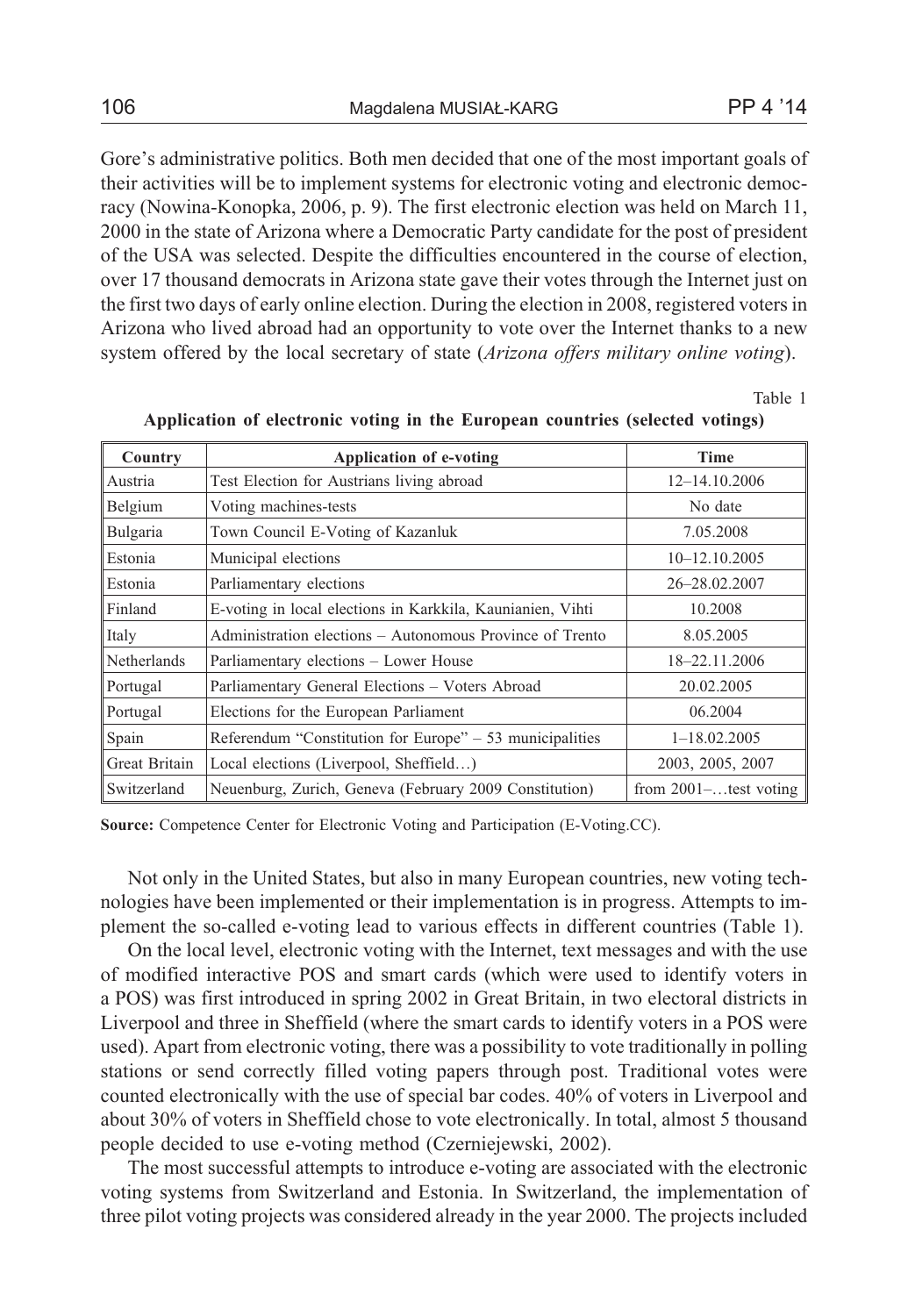cities of Geneva, Zurich and Neuchâtel. Firstly, a federal decision was made, then communes and cantons were supposed to individually decide about the project. The projects took into consideration various application of new technologies. They enabled voting in elections and referenda e.g. with the use of the Internet or text messages. In 2005 the projects were evaluated and between 2006 and 2007 parliaments were to decide whether one of the projects would be implemented or not. Apart from Switzerland, electronic voting has also been introduced in some of the states in the USA.

The second most popular European example of electronic voting introduction is Estonia, which happened to be the first country in the world that conducted binding internet voting – the whole electorate of this small European country had a possibility to vote over the Internet. Binding internet voting was carried out there seven times: in local elections (2005, 2009, 2013), in parliamentary elections (2007, 2011), and in European Parliament Elections (2009, 2014). The most important reasons for introducing additional manner of voting in Estonia are : to make an additional and convenient voting channel available and consequently to update voting procedures, as well as enabling a more efficient use of infrastructure (digital platforms and electronic IDs). Estonian e-voting system differs then from Swiss projects. In order to vote through the Internet, a voter needs: electronic identity card (eID) with valid certificates (renewed at a webpage), PIN numbers (issued together with eID cards) and a computer with eID card reader (plus appropriate software available at installer.id.ee/), Internet connection and one of the following operating systems installed: Windows, MacOS, Linux (Estonian National Electoral Committee).

Table 2 presents the results of Internet voting in parliamentary election (2011), in municipal elections (2013), and elections to the European Parliament in Estonia. The analysis of data suggests that the interest in the new way of participation in voting procedures rises systematically, which suggests that the citizens find this method of voting very comfortable and effective. It needs to be pointed out that the Internet voter turnout increased from about 1% in 2005 to 11,4% in 2014.

Table 2

|                                     | Parliamentary elec-<br>tions, 2011 | Local elections,<br>2013 | EP elections, 2014 |
|-------------------------------------|------------------------------------|--------------------------|--------------------|
| Eligible voters                     | 913,346                            | 1,086,935                | 902,873            |
| voter turnout                       | 63.5%                              | 58.0%                    | $36.5\%$           |
| I-voters among eligible voters      | 15.4%                              | $12.3\%$                 | $11.4\%$           |
| I-voters among participating voters | 24.3%                              | 21.2%                    | 31.3%              |

**Internet voting in recent Estonian elections of 2011, 2013 and 2014**

**Source:** Estonian National Electoral Committee, http://www.vvk.ee/voting-methods-in-estonia/engindex/statistics/, 11.12.2014.

The researches on applications and efficiency of *i-voting* in Estonia report that Estonians' attitude towards this new form of voting was and still is positive, and the decision to seize the opportunity to i-vote seem to be dependent on confidence in the new method, not – as it was previously expected – on political influences.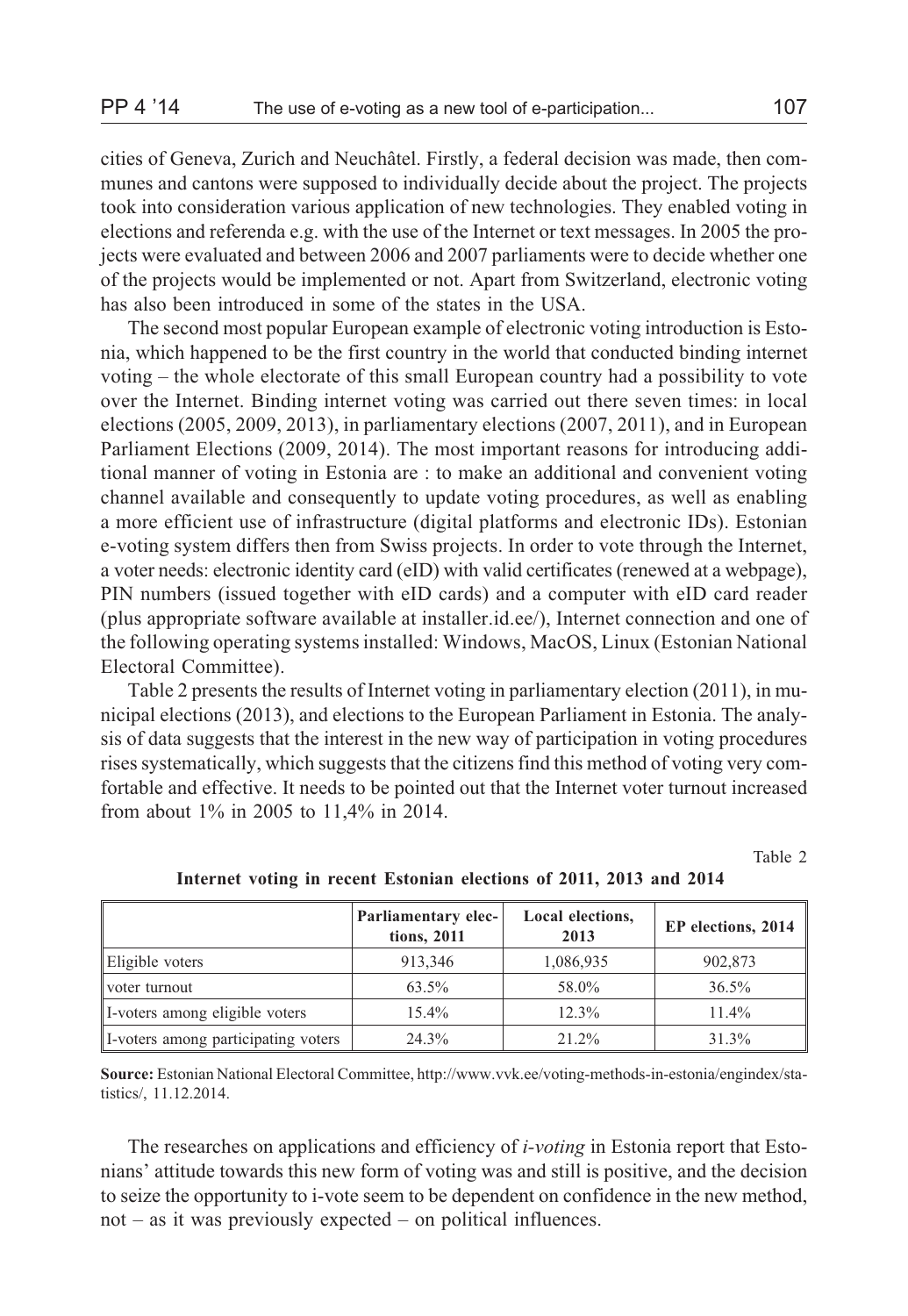## **Conclusion**

One of the most important tools of e-democracy is electronic voting. Recent years prove that interest in implementation of new forms of civil participation – e-voting – increases systematically, especially in Europe. It is confirmed by various pilot projects introduced in greater and greater number of countries whose parliaments consider the idea of electronic voting implementation. Motives for *e-voting* implementation are various, and the most frequent reasons are as follows: increasing voters' mobility, enabling voters who live outside their home country to participate in elections, increasing voter turnout by providing additional platform for voting, extending access to democratic procedures for the sick and disabled people, decreasing costs of elections, publishing election results in an independent and much quicker way (Remmert, 2004, p. 13–16). Whereas the first four reasons carry undeniable profits for voters with regard to their comfort and participation, the two last reasons are connected with reduction of the administrative expenses. Electronic voting is thus helpful not only in procedures of vote counting, but also supports the three main processes in a voting itself: pre-election stage (identification of electorate), election stage (voting) and post-election stage (counting of votes). Despite current apparent problems concerning worries about safe and secure elections etc., positive experience of increasingly higher number of European countries may act as a spur to implementation of e-voting not only in the rest of European nations, but also in many countries all over the world.

Summing up, it should be emphasized that together with a highly dynamic development of modern technologies and their increasingly common application to political space, there is a need for conducting thorough researches into current experiences and future possibilities of supporting political participation among the citizens with electronic tools, particularly e-voting, which is attracting more and more attention of politicians and voters.

#### **References**

- Arizona offers military online voting, *FederalComputerWeek*, September 30, 2008, http://www.fcw.com/ online/news/153948-1.html, 11.11.2008.
- Braun N., Brändli D. (2006), *Swiss E-Voting Pilot Projects: Evaluation, Situation Analysis and How to Proceed*, in: *Electronic Voting 2006. 2nd International Workshop Co-organized by Council of Europe*, ESF TED, IFIPWG8.5 and E-Voting.CC August,  $2<sup>nd</sup>-4<sup>th</sup>$ , 2006 in Castle Hofen, Bregenz, Austria, ed. R. Krimmer, Gesellschaft für Informatik Bonn.
- Browning G. (2005), *Electronic Democracy. Rusing the Internet to Transform American Politics*, Information Today Inc., Bedford–New Jersey.
- Cichosz M. (2002), *Metody analizy i diagnostyki rynku politycznego*, in: A. Jabłoński, L. Sobkowiak, *Marketing polityczny w teorii i praktyce*, Wydawnictwo Uniwersystetu Wroc³awskiego, Wroc³aw.
- Czajkowski R., Kaczmarczyk A. (2001), *E-Głosowanie niezbedny element elektronicznej platformy* do obsługi procedur w demokracji w społeczeństwie informacyjnym. E-vote – an essential ele*ment of electronic platform for services for democratic procedures in the Information Society*, referate presented during a conference "Tworzenie mechanizmów i struktur rozwoju elektronicznej gospodarki w Polsce", Warsaw, 12.06.2001, pp. 47–57.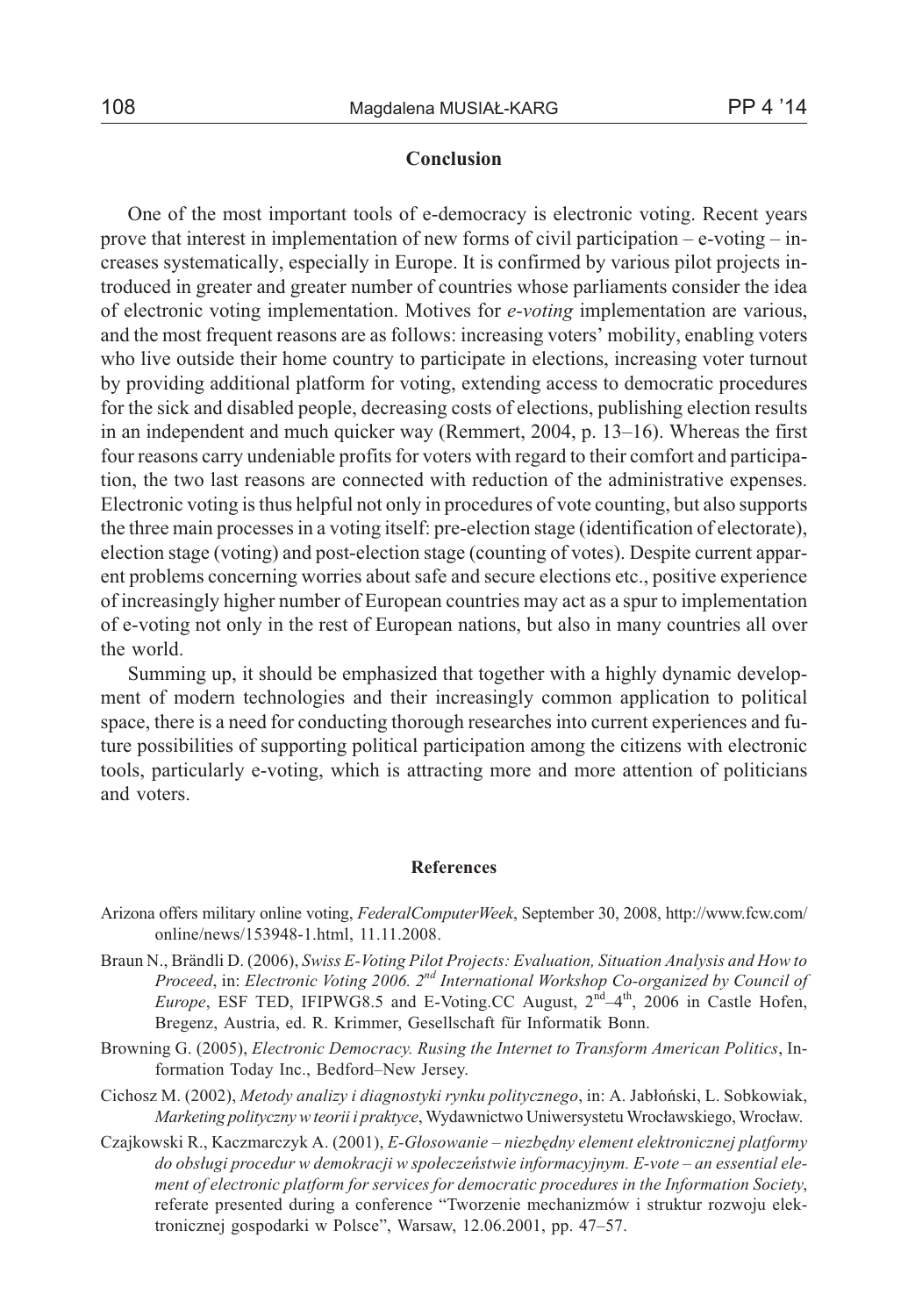- Czerniejewski B. (2002), *Królewska e-w³adza. UK online*, "Pckurier", no. 13, http://www.pckurier.pl/ archiwum/art0.asp?ID=5549, 22.11.2008.
- Drechsler W., Madise Ü. (2006), *Electronic Voting in Estonia*, in: *Electronic Voting and Democracy. A Comparative Analysis*, *Palgrave* Macmillan, Basingstoke.
- Dutton W. H. (1999), *Society on the line: information politics in the digital age*, Oxford University Press, Oxford.
- Dutton W. H. (ed.), (1996), *Information and communication technologies visions and realities*, Oxford University Press, Oxford.
- *Electronic Voting 2006. 2nd International Workshop Co-organized by Council of Europe, ESF TED, IFIP WG 8.5 and E-Voting.CC August,*  $2^{nd}-4^{th}$ *, 2006 in Castle Hofen, Bregenz, Austria*, ed. R. Krimmer, Gesellschaft für Informatik, Bonn 2006.
- Estonian National Electoral Committee, http://www.vvk.ee/, 11.12.2014.
- Gawrysiak P. (2008), *Cyfrowa rewolucja. Rozwój cywilizacji informacyjnej*, Wydawnictwo Naukowe PWN, Warszawa.
- Grabowska S. (2005), *Instytucja ogólnokrajowej inicjatywy ludowej w wybranych pañstwach europejskich. Studium prawno-porównawcze*, Wydawnictwo Uniwersytetu Rzeszowskiego, Rzeszów.
- Grossman L. K. (1995), *The Electronic Republic. Reshaping Democracy in the Information Age*, Viking, New York.
- Hacker K. L., Todino M. (1996), *Virtual Democracy at the Clinton White House: An Experiment in Electronic Democratisation*, javnost/the public, vol. 3, no. 1, pp. 71–88.
- Hagen M. (1997), *A Typology of Electronic Democracy*, http://www.uni-giessen.de/fb03/vinci/labore/netz/hag\_en.htm, 12.04.2014.
- Hague B. N., Loader B. (1999), *Digital Democracy: Discourse and Decision-making in the Information Age*, Routledge, New York.
- Kaczmarczyk A. (2010), *Cyberdemocracy. Change of Democratic Paradigm in the 21st Century*, Key Publishing House, Toronto.
- Keohane R. O., Nye jr J. (1999), *Power and Interdependence in the Information Age*, in: E. Kamarck, J. Nye jr, *Democracy.com? Governence in a Networked World*, Hollis Publishing, Holis.
- Komito L. (2005), *e-Participation and Governance: Widening the net*, "The Electronic Journal of e-Government", vol. 3, Issue 1, pp. 39–48.
- Krimmer R., Schuster R. (2008), *The E-Voting ReadinessIndex*, in: *Electronic Voting 2008 (EVOTE08), 3rd International Conference Co-organized by Council of Europe, Gesellschaft für Informatik and E-Voting.CC August 6th–9th, 2008, in Castle Hofen, Bregenz, Austria*, eds. R. Krimmer, R. Grimm, Gesellschaft für Informatik e.V. (GI), Bonn.
- Lakomy M. (2013), D*emokracja 2.0. Interakcja polityczna w nowych mediach*, WAM, Kraków.
- Macintoch A., Whyte A. (2006), *Evaluating how eparticipation changes local democracy*, eGovernment Workshop '06 (*e*GOV06) September 11, 2006, Brunel University, West London.
- Madise Ü., Martens T. (2006), *E-voting in Estonia 2005. The first practice of country-wide binding Internet voting in the world*, in: *Electronic Voting 2006*. *2nd International Workshop Co-organized by Council of Europe, ESF TED, IFIP WG 8.5 and E-Voting.CC, August, 2nd–4th, 2006 in Castle Hofen, Bregenz, Austria*, ed. R. Krimmer, Gesellschaft für Informati, Bonn.
- Maj P. (2009), *Internet i demokracja. Ewolucja systemu politycznego*, Wydawnictwo Uniwersytetu Rzeszowskiego, Rzeszów.
- Marczewska-Rytko M. (2002), *Demokracja bezpośrednia w teorii i praktyce politycznej*, UMCS, Lublin.
- Marczewska-Rytko M. (2010), *Idea demokracji bezpośredniej od okresu antycznego do czasów Internetu i globalizacji*, in: *Demokracja bezpośrednia. Wymiar globalny lokalny*, eds. M. Marczewska-Rytko, A. K. Piasecki, UMSC, Lublin 2010.